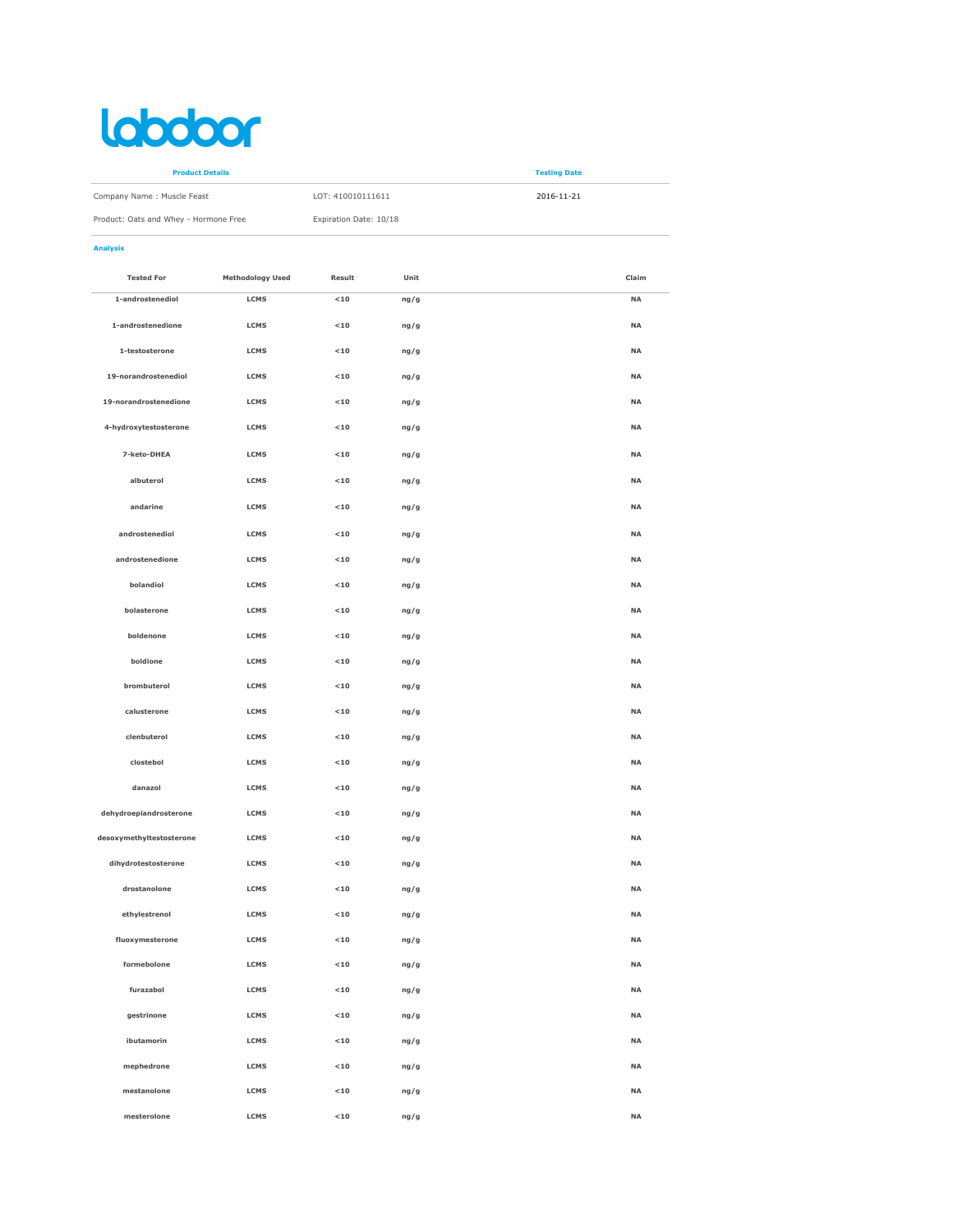| metandienone                          | LCMS        | $<10$ | ng/g | NA        |
|---------------------------------------|-------------|-------|------|-----------|
| metenolone                            | LCMS        | $<10$ | ng/g | NA        |
| methandriol                           | LCMS        | $<10$ | ng/g | <b>NA</b> |
| methasterone                          | LCMS        | $<10$ | ng/g | <b>NA</b> |
| methedrone                            | LCMS        | $<10$ | ng/g | <b>NA</b> |
| methyl-1-testosterone                 | LCMS        | $<10$ | ng/g | NA        |
| methyldienolone                       | LCMS        | $<10$ | ng/g | NA        |
| methylnortestosterone                 | LCMS        | $<10$ | ng/g | NA        |
| methyltestosterone                    | LCMS        | $<10$ | ng/g | NA        |
| metribolone                           | LCMS        | $<10$ | ng/g | <b>NA</b> |
| mibolerone                            | <b>LCMS</b> | < 10  | ng/g | <b>NA</b> |
| nandrolone                            | LCMS        | < 10  | ng/g | <b>NA</b> |
| norboletone                           | LCMS        | $<10$ | ng/g | NA        |
| norclostebol                          | LCMS        | $<10$ | ng/g | NA        |
| norethandrolone                       | LCMS        | $<10$ | ng/g | NA        |
| oral turinabol                        | LCMS        | $<10$ | ng/g | NA        |
| ostarine                              | LCMS        | < 10  | ng/g | <b>NA</b> |
| oxabolone                             | <b>LCMS</b> | < 10  | ng/g | <b>NA</b> |
| oxandrolone                           | LCMS        | $<10$ | ng/g | NA        |
| oxymesterone                          | LCMS        | $<10$ | ng/g | <b>NA</b> |
| oxymetholone                          | LCMS        | $<10$ | ng/g | NA        |
| prostanozol                           | LCMS        | $<10$ | ng/g | <b>NA</b> |
| quinbolone                            | LCMS        | $<10$ | ng/g | <b>NA</b> |
| stanozolol                            | LCMS        | $<10$ | ng/g | <b>NA</b> |
| stenbolone                            | <b>LCMS</b> | < 10  | ng/g | <b>NA</b> |
| testosterone                          | LCMS        | $<10$ | ng/g | NA        |
| tetrahydrogestrinone                  | LCMS        | $<10$ | ng/g | NA        |
| tibolone                              | LCMS        | $<10$ | ng/g | NA        |
| trenbolone                            | LCMS        | $<10$ | ng/g | NA        |
| zeronal                               | LCMS        | $10$  | ng/g | <b>NA</b> |
| zilpaterol                            | LCMS        | < 10  | ng/g | <b>NA</b> |
| 6-oxo(4-androstene-3,6,17-<br>trione) | LCMS        | $<10$ | ng/g | NA        |
| acadesine                             | <b>LCMS</b> | $<10$ | ng/g | <b>NA</b> |
| aminoglutethimide                     | LCMS        | $<10$ | ng/g | <b>NA</b> |
| anastrozole                           | LCMS        | $<10$ | ng/g | <b>NA</b> |
| androstatrienedione                   | LCMS        | $10$  | ng/g | NA        |
| arimistane                            | LCMS        | $<10$ | ng/g | NA        |
| clomiphene                            | LCMS        | $<10$ | ng/g | NA        |
| cyclofenil                            | LCMS        | $<10$ | ng/g | NA        |
| exemestane                            | <b>LCMS</b> | $<10$ | ng/g | <b>NA</b> |
| formestane                            | LCMS        | $<10$ | ng/g | <b>NA</b> |
| fulvestrant                           | <b>LCMS</b> | $<10$ | ng/g | <b>NA</b> |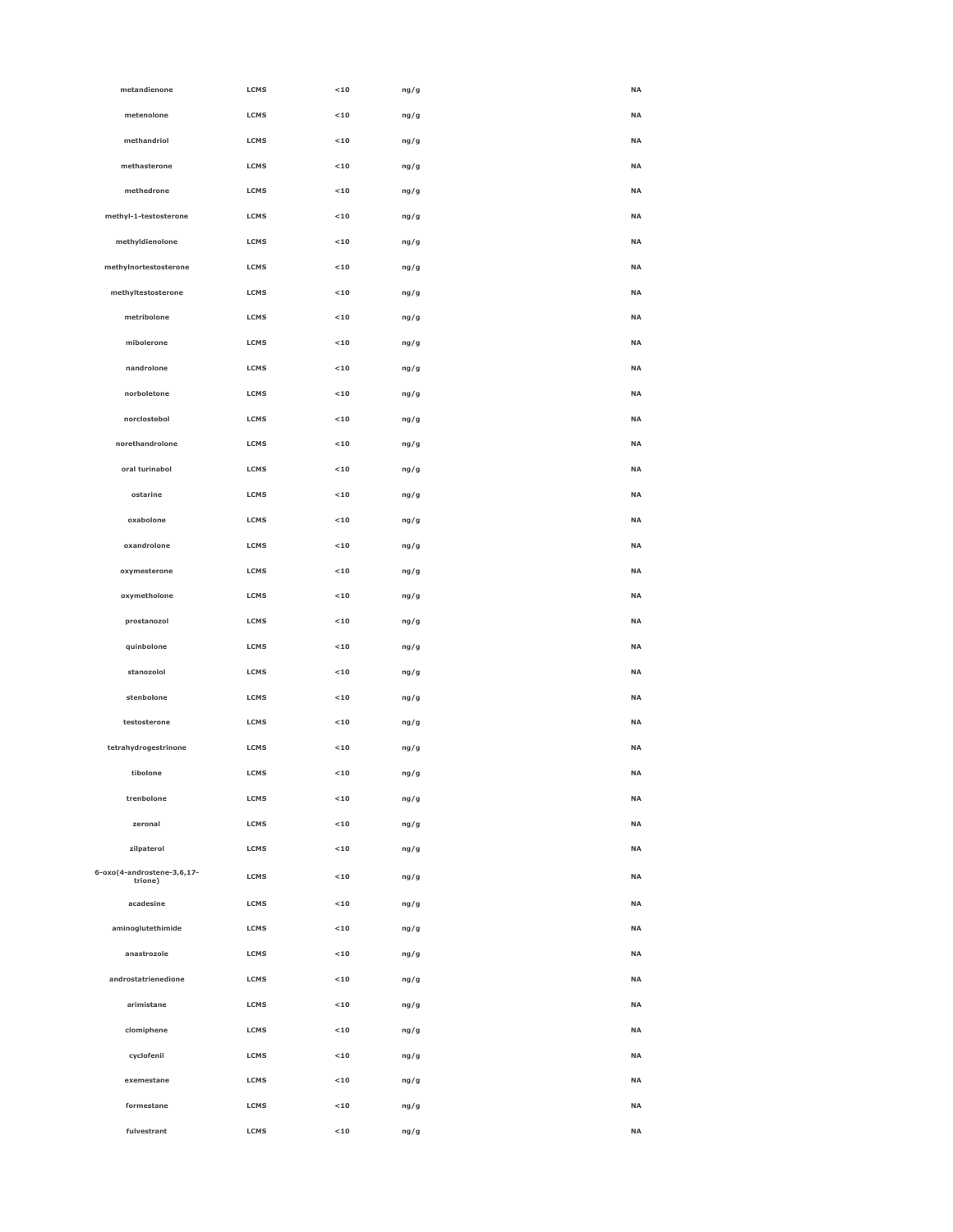|                  |             |             |      | <b>NA</b> |
|------------------|-------------|-------------|------|-----------|
| letrozole        | LCMS        | $<$ 10 $\,$ | ng/g |           |
| meldonium        | LCMS        | $<10$       | ng/g | <b>NA</b> |
| raloxifene       | LCMS        | $<10$       | ng/g | <b>NA</b> |
| tamoxifen        | LCMS        | $<10$       | ng/g | NA        |
| testolactone     | LCMS        | $<10$       | ng/g | <b>NA</b> |
| toremifene       | LCMS        | $<10$       | ng/g | <b>NA</b> |
| trimetazidine    | LCMS        | $<$ 10 $\,$ | ng/g | <b>NA</b> |
| alclometasone    | LCMS        | $<10$       | ng/g | <b>NA</b> |
| aldosterone      | LCMS        | $<10$       | ng/g | <b>NA</b> |
| amcinonide       | LCMS        | $<10$       | ng/g | <b>NA</b> |
| beclometosone    | LCMS        | $<10$       | ng/g | <b>NA</b> |
| betamethasone    | LCMS        | $<10$       | ng/g | <b>NA</b> |
| budesonide       | LCMS        | $<$ 10 $\,$ | ng/g | <b>NA</b> |
| chloroprednisone | LCMS        | $<$ 10 $\,$ | ng/g | <b>NA</b> |
| ciclesonide      | LCMS        | $<10$       | ng/g | <b>NA</b> |
| clobetasol       | LCMS        | $<10$       | ng/g | <b>NA</b> |
| clobetasone      | LCMS        | $<10$       | ng/g | <b>NA</b> |
| clocortolone     | LCMS        | $<10$       | ng/g | <b>NA</b> |
| cloprednol       | LCMS        | $<10$       | ng/g | <b>NA</b> |
| deflazacort      | LCMS        | $<$ 10 $\,$ | ng/g | <b>NA</b> |
| desonide         | LCMS        | $<$ 10 $\,$ | ng/g | <b>NA</b> |
| desoxymetasone   | LCMS        | $<10$       | ng/g | <b>NA</b> |
| dexamethazone    | LCMS        | $<10$       | ng/g | <b>NA</b> |
| diflorazone      | LCMS        | $<10$       | ng/g | <b>NA</b> |
| difluocortolone  | LCMS        | $<$ 10 $\,$ | ng/g | <b>NA</b> |
| difluprednate    | LCMS        | $<$ 10 $\,$ | ng/g | <b>NA</b> |
| fluclorolone     | LCMS        | $<$ 10 $\,$ | ng/g | <b>NA</b> |
| fludrocortisone  | LCMS        | $<$ 10 $\,$ | ng/g | <b>NA</b> |
| fludroxycortide  | LCMS        | $<10$       | ng/g | <b>NA</b> |
| flumetasone      | LCMS        | $<10$       | ng/g | NA        |
| flunisolide      | LCMS        | $<10$       | ng/g | <b>NA</b> |
| fluocinonide     | LCMS        | $<10$       | ng/g | <b>NA</b> |
| fluocortin       | LCMS        | $<10$       | ng/g | <b>NA</b> |
| fluocortolone    | LCMS        | $<10$       | ng/g | <b>NA</b> |
| fluorometholone  | LCMS        | $<10$       | ng/g | <b>NA</b> |
| fluperolone      | LCMS        | $<10$       | ng/g | <b>NA</b> |
| fluprednidene    | LCMS        | $<10$       | ng/g | <b>NA</b> |
| fluprednisolone  | LCMS        | $<10$       | ng/g | <b>NA</b> |
| fluandrenolide   | LCMS        | $<10$       | ng/g | <b>NA</b> |
| fluticasone      | LCMS        | $<10$       |      | <b>NA</b> |
|                  |             |             | ng/g |           |
| formocortal      | LCMS        | $<10$       | ng/g | <b>NA</b> |
| halcinonide      | <b>LCMS</b> | < 10        | ng/g | <b>NA</b> |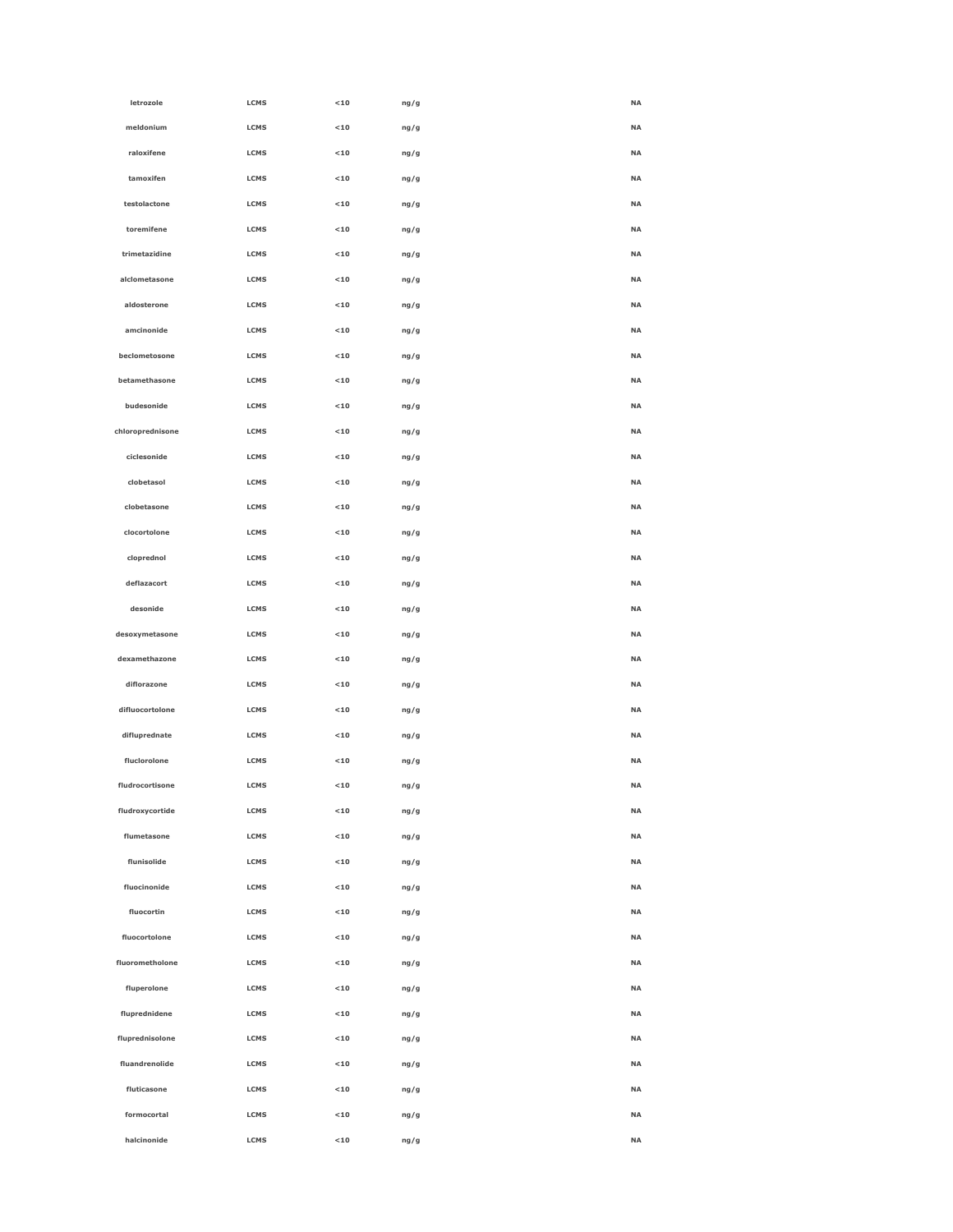| halometasone                             | LCMS        | $<10$       | ng/g | <b>NA</b> |
|------------------------------------------|-------------|-------------|------|-----------|
| loteprednol                              | <b>LCMS</b> | $<10$       | ng/g | <b>NA</b> |
| meprednisone                             | LCMS        | $<10$       | ng/g | <b>NA</b> |
| methylprednisolone                       | <b>LCMS</b> | $10$        | ng/g | <b>NA</b> |
| mometasone                               | LCMS        | $<10$       | ng/g | <b>NA</b> |
| paramethasone                            | LCMS        | $<10$       | ng/g | <b>NA</b> |
| prednicarbate                            | LCMS        | $<10$       | ng/g | <b>NA</b> |
| prednisolone                             | LCMS        | < 10        | ng/g | <b>NA</b> |
| prednisone                               | LCMS        | $10$        | ng/g | <b>NA</b> |
| prednylidene                             | LCMS        | $10$        | ng/g | <b>NA</b> |
| rimexolone                               | LCMS        | $10$        | ng/g | <b>NA</b> |
| tixocortol                               | <b>LCMS</b> | $<10$       | ng/g | <b>NA</b> |
| triamcinolone                            | LCMS        | $<10$       | ng/g | <b>NA</b> |
| ulobetasol                               | LCMS        | $<10$       | ng/g | <b>NA</b> |
| arformoterol                             | LCMS        | $<10$       | ng/g | <b>NA</b> |
| bambuterol                               | LCMS        | $10$        | ng/g | <b>NA</b> |
| bitolterol                               | LCMS        | $<10$       | ng/g | <b>NA</b> |
| fenoterol                                | LCMS        | $10$        | ng/g | <b>NA</b> |
| formoterol                               | <b>LCMS</b> | $<10$       | ng/g | <b>NA</b> |
| higenamine                               | LCMS        | $<10$       | ng/g | <b>NA</b> |
| indacterol                               | LCMS        | $<10$       | ng/g | <b>NA</b> |
| isoprenaline                             | LCMS        | $<10$       | ng/g | <b>NA</b> |
| isoxsuprine                              | LCMS        | $10$        | ng/g | <b>NA</b> |
| levosalbutamol                           | LCMS        | $<10$       | ng/g | <b>NA</b> |
| metaproterenol                           | LCMS        | $<10$       | ng/g | <b>NA</b> |
| olodaterol                               | LCMS        | $<10$       | ng/g | <b>NA</b> |
| orciprenaline                            | LCMS        | $<10$       | ng/g | <b>NA</b> |
| pirbuterol                               | <b>LCMS</b> | $10$        | ng/g | <b>NA</b> |
| procaterol                               | <b>LCMS</b> | $10$        | ng/g | <b>NA</b> |
| ractopamine                              | LCMS        | $<$ 10 $\,$ | ng/g | <b>NA</b> |
| reproterol                               | LCMS        | $10$        | ng/g | <b>NA</b> |
| ritodrine                                | LCMS        | $<10$       | ng/g | <b>NA</b> |
| salbutamol                               | <b>LCMS</b> | $<10$       | ng/g | <b>NA</b> |
| salmeterol                               | LCMS        | $<10$       | ng/g | <b>NA</b> |
| terbutaline                              | LCMS        | $10$        | ng/g | <b>NA</b> |
| vilanterol                               | LCMS        | $10$        | ng/g | <b>NA</b> |
| 2,5-dimethoxy-4-<br>bromopheneethylamine | LCMS        | $<10$       | ng/g | <b>NA</b> |
| alpha-<br>pyrrolidinovalerophenone       | LCMS        | $10$        | ng/g | <b>NA</b> |
| amfepramone                              | LCMS        | $10$        | ng/g | <b>NA</b> |
| amphetamine                              | LCMS        | $<$ 10 $\,$ | ng/g | <b>NA</b> |
| benfluorex                               | LCMS        | $<10$       | ng/g | <b>NA</b> |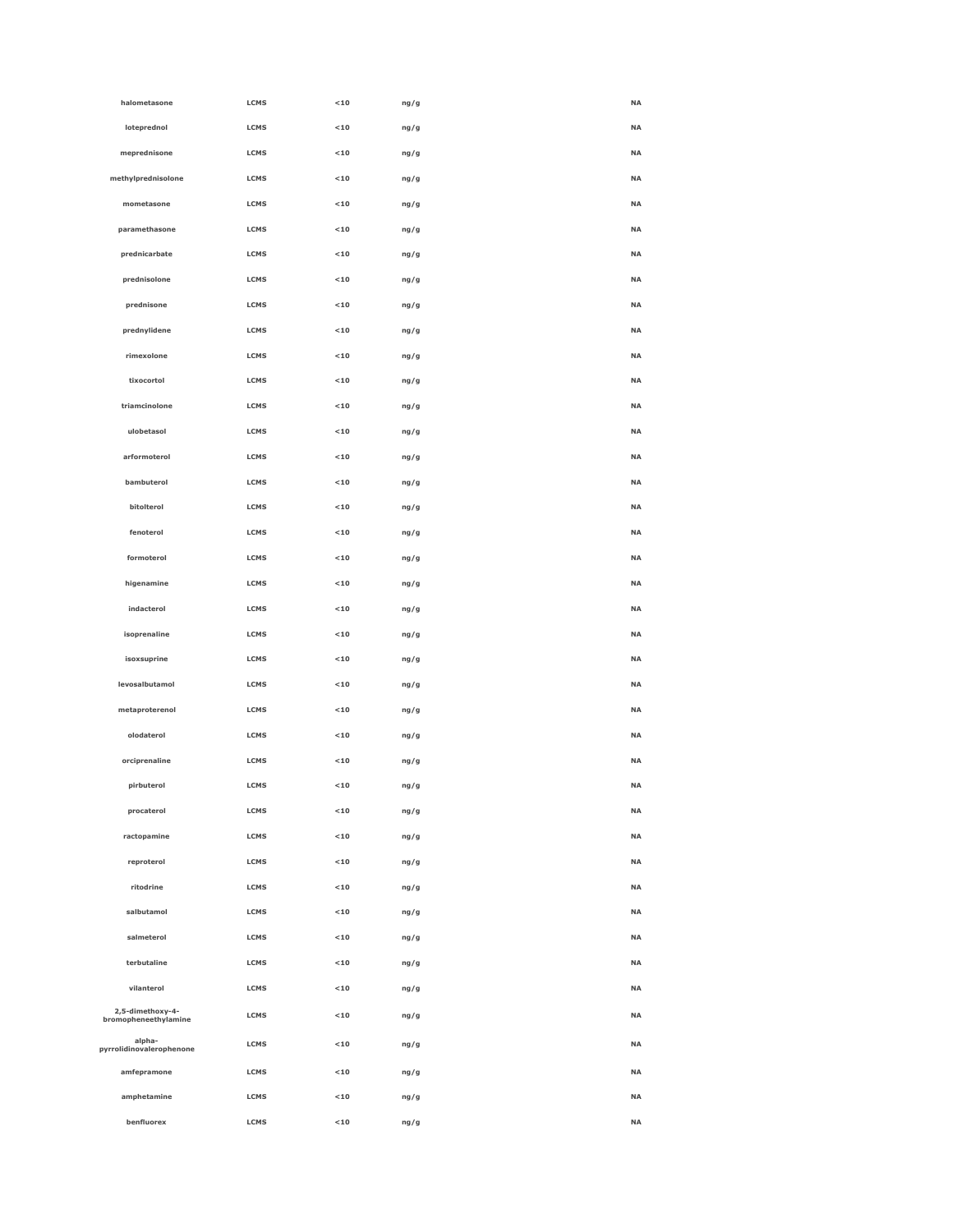| benzfetamine        | <b>LCMS</b> | < 10  | ng/g | <b>NA</b> |
|---------------------|-------------|-------|------|-----------|
| benzylpiperazine    | LCMS        | $<10$ | ng/g | <b>NA</b> |
| bromo-DMA           | LCMS        | $<10$ | ng/g | <b>NA</b> |
| cathine             | LCMS        | $<10$ | ng/g | <b>NA</b> |
| cathinone           | <b>LCMS</b> | $<10$ | ng/g | <b>NA</b> |
| clobenzorex         | <b>LCMS</b> | < 10  | ng/g | <b>NA</b> |
| d-amphetamine       | <b>LCMS</b> | $<10$ | ng/g | <b>NA</b> |
| d-methamphetamine   | LCMS        | $<10$ | ng/g | <b>NA</b> |
| dimethylamphetamine | LCMS        | $<10$ | ng/g | <b>NA</b> |
| dimethylbutylamine  | LCMS        | $<10$ | ng/g | <b>NA</b> |
| ephedrine           | <b>LCMS</b> | < 10  | ng/g | <b>NA</b> |
| epinephrine         | <b>LCMS</b> | $<10$ | ng/g | <b>NA</b> |
| etamivan            | LCMS        | < 10  | ng/g | <b>NA</b> |
| etilamfetamine      | <b>LCMS</b> | $<10$ | ng/g | <b>NA</b> |
| etilefrine          | LCMS        | $<10$ | ng/g | <b>NA</b> |
| famprofazone        | LCMS        | $<10$ | ng/g | <b>NA</b> |
| fenbutrazate        | LCMS        | $<10$ | ng/g | <b>NA</b> |
| fencamfamin         | <b>LCMS</b> | < 10  | ng/g | <b>NA</b> |
| fenfluramine        | <b>LCMS</b> | $<10$ | ng/g | <b>NA</b> |
| fenproporex         | <b>LCMS</b> | < 10  | ng/g | <b>NA</b> |
| flephedrone         | LCMS        | $<10$ | ng/g | <b>NA</b> |
| heptaminol          | LCMS        | $<10$ | ng/g | <b>NA</b> |
| hydroxyamfetamine   | LCMS        | $<10$ | ng/g | <b>NA</b> |
| isometheptene       | LCMS        | $<10$ | ng/g | <b>NA</b> |
| levmetamfetamine    | <b>LCMS</b> | < 10  | ng/g | <b>NA</b> |
| mazindol            | <b>LCMS</b> | $<10$ | ng/g | <b>NA</b> |
| MBDB                | LCMS        | $<10$ | ng/g | <b>NA</b> |
| <b>MDA</b>          | LCMS        | $<10$ | ng/g | <b>NA</b> |
| <b>MDEA</b>         | LCMS        | $<10$ | ng/g | <b>NA</b> |
| <b>MDMA</b>         | LCMS        | $10$  | ng/g | NA        |
| <b>MDPV</b>         | LCMS        | $<10$ | ng/g | NA        |
| meclofenoxate       | <b>LCMS</b> | < 10  | ng/g | <b>NA</b> |
| mefenorex           | LCMS        | $<10$ | ng/g | <b>NA</b> |
| mephedrone          | LCMS        | $<10$ | ng/g | NA        |
| mephentermine       | LCMS        | $10$  | ng/g | <b>NA</b> |
| methylephedrine     | LCMS        | $10$  | ng/g | NA        |
| methylhexaneamine   | LCMS        | $<10$ | ng/g | NA        |
| methylone           | <b>LCMS</b> | $<10$ | ng/g | NA        |
| methylphenidate     | <b>LCMS</b> | $<10$ | ng/g | <b>NA</b> |
| modafinil           | LCMS        | $<10$ | ng/g | NA        |
| nikethamide         | LCMS        | $<10$ | ng/g | NA        |
| norfenefrine        | LCMS        | $10$  | ng/g | NA        |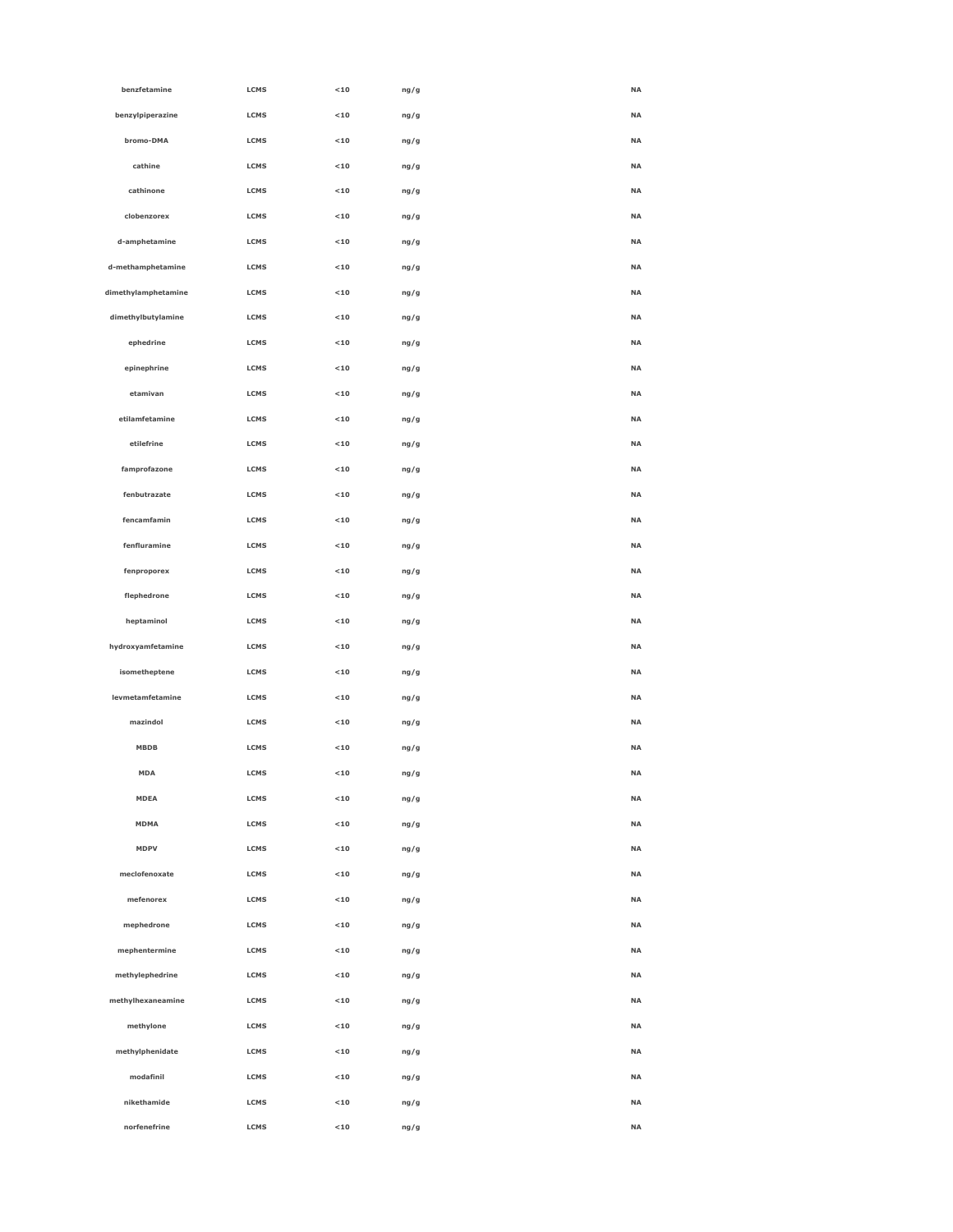| norfenfluramine                  | LCMS        | $<10$ | ng/g | <b>NA</b> |
|----------------------------------|-------------|-------|------|-----------|
| octopamine                       | <b>LCMS</b> | $<10$ | ng/g | <b>NA</b> |
| oxethazine                       | LCMS        | $<10$ | ng/g | <b>NA</b> |
| oxilofrine                       | LCMS        | $<10$ | ng/g | <b>NA</b> |
| pemoline                         | LCMS        | $<10$ | ng/g | <b>NA</b> |
| pentetrazol                      | <b>LCMS</b> | $<10$ | ng/g | <b>NA</b> |
| phendimetrazine                  | <b>LCMS</b> | $<10$ | ng/g | <b>NA</b> |
| phenethylamine                   | <b>LCMS</b> | $<10$ | ng/g | <b>NA</b> |
| phenmetrazine                    | <b>LCMS</b> | $<10$ | ng/g | <b>NA</b> |
| phenpromethamine                 | LCMS        | $<10$ | ng/g | <b>NA</b> |
| phentermine                      | LCMS        | $<10$ | ng/g | <b>NA</b> |
| phenylpiracetam                  | LCMS        | $<10$ | ng/g | <b>NA</b> |
| pholedrine                       | <b>LCMS</b> | $<10$ | ng/g | <b>NA</b> |
| PMA                              | <b>LCMS</b> | $<10$ | ng/g | <b>NA</b> |
| PMMA                             | <b>LCMS</b> | $<10$ | ng/g | <b>NA</b> |
| prenylamine                      | LCMS        | $<10$ | ng/g | <b>NA</b> |
| prolintane                       | LCMS        | $<10$ | ng/g | <b>NA</b> |
| propylhexedrine                  | LCMS        | $<10$ | ng/g | <b>NA</b> |
| pseudoephedrine                  | LCMS        | $<10$ | ng/g | <b>NA</b> |
| selegiline                       | <b>LCMS</b> | $<10$ | ng/g | <b>NA</b> |
| sibutramine                      | <b>LCMS</b> | $<10$ | ng/g | <b>NA</b> |
| strychnine                       | <b>LCMS</b> | $<10$ | ng/g | <b>NA</b> |
| tenamfetamine                    | LCMS        | $<10$ | ng/g | <b>NA</b> |
| tuaminoheptane                   | LCMS        | $<10$ | ng/g | <b>NA</b> |
| andrafinil                       | LCMS        | $<10$ | ng/g | <b>NA</b> |
| alfentanil                       | <b>LCMS</b> | $<10$ | ng/g | <b>NA</b> |
| amiphenazole                     | <b>LCMS</b> | $<10$ | ng/g | <b>NA</b> |
| amphetaminil                     | <b>LCMS</b> | < 10  | ng/g | <b>NA</b> |
| benfluorex                       | LCMS        | $<10$ | ng/g | NA        |
| benzylpiperazine                 | LCMS        | $<10$ | ng/g | NA        |
| bromantan                        | LCMS        | $<10$ | ng/g | <b>NA</b> |
| butrenorphine                    | <b>LCMS</b> | $<10$ | ng/g | <b>NA</b> |
| butyfentanyl                     | <b>LCMS</b> | $<10$ | ng/g | <b>NA</b> |
| carfentanil                      | <b>LCMS</b> | $<10$ | ng/g | <b>NA</b> |
| clobenzorex                      | LCMS        | $<10$ | ng/g | NA        |
| cocaine                          | LCMS        | $<10$ | ng/g | NA        |
| cropropamide                     | LCMS        | $<10$ | ng/g | <b>NA</b> |
| crotetamide                      | LCMS        | $<10$ | ng/g | <b>NA</b> |
| delta-9-<br>tetrahydrocannabinol | LCMS        | $<10$ | ng/g | <b>NA</b> |
| dextromoramide                   | LCMS        | $<10$ | ng/g | NA        |
| diamorphine (heroin)             | LCMS        | $<10$ | ng/g | <b>NA</b> |
| fencamine                        | LCMS        | $<10$ | ng/g | <b>NA</b> |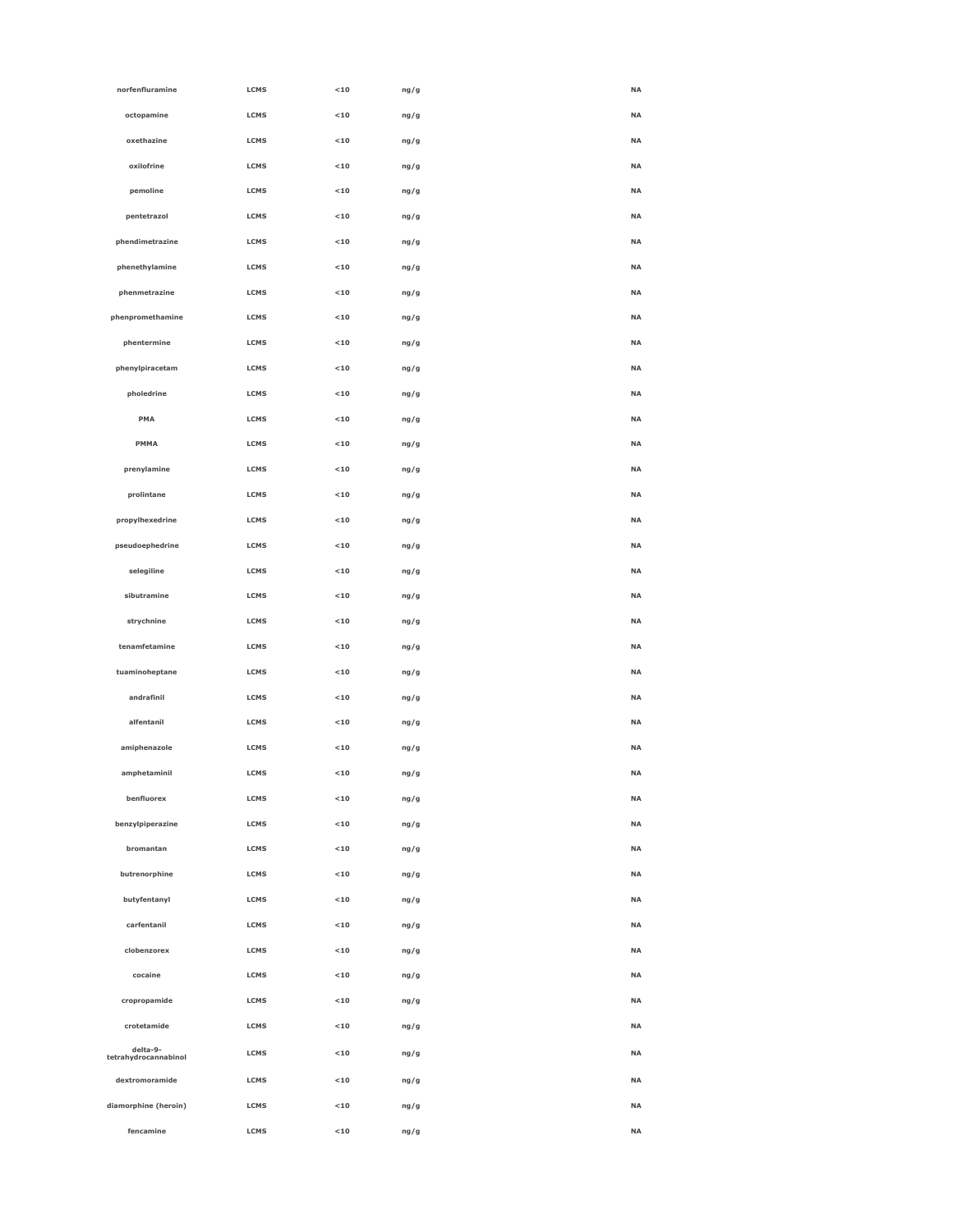| fenetylline         | LCMS        | $<10$                    | ng/g | NA        |
|---------------------|-------------|--------------------------|------|-----------|
| fenfluramine        | LCMS        | $<10$                    | ng/g | NA        |
| fenproporex         | LCMS        | $<$ 10 $\,$              | ng/g | NA        |
| fentanyl            | LCMS        | $<10$                    | ng/g | <b>NA</b> |
| fonturacetam        | LCMS        | $<10$                    | ng/g | <b>NA</b> |
| furfenorex          | LCMS        | $<10$                    | ng/g | NA        |
| hydromorphone       | <b>LCMS</b> | $<$ 10 $\,$              | ng/g | NA        |
| lofentanil          | LCMS        | $<$ 10 $\,$              | ng/g | NA        |
| mefenorex           | LCMS        | $<10$                    | ng/g | NA        |
| mephentermine       | LCMS        | $<10$                    | ng/g | NA        |
| mesocarb            | LCMS        | $<10$                    | ng/g | <b>NA</b> |
| methadone           | LCMS        | $<$ 10 $\,$              | ng/g | <b>NA</b> |
| morphine            | <b>LCMS</b> | $<$ 10 $\,$              | ng/g | NA        |
| oxycodone           | LCMS        | $<$ 10 $\,$              | ng/g | NA        |
| oxymorphone         | LCMS        | $<$ 10 $\,$              | ng/g | NA        |
| p-methylamphetamine | LCMS        | $<10$                    | ng/g | NA        |
| pentazocine         | LCMS        | $<$ 10 $\,$              | ng/g | <b>NA</b> |
| pethidine           | LCMS        | $<10$                    | ng/g | <b>NA</b> |
| remifentanil        | LCMS        | $<$ 10 $\,$              | ng/g | <b>NA</b> |
| sufentanil          | LCMS        | $<$ 10 $\,$              | ng/g | NA        |
| thiofentanyl        | LCMS        | $<$ 10 $\,$              | ng/g | NA        |
| acetazolamide       | LCMS        | $<$ 10 $\,$              | ng/g | <b>NA</b> |
| amiloride           | LCMS        | $<10$                    | ng/g | NA        |
| bendroflumethiazide | LCMS        | $<10$                    | ng/g | <b>NA</b> |
| benzthiazide        | <b>LCMS</b> | $<$ 10 $\,$              | ng/g | NA        |
| bumetanide          | <b>LCMS</b> | $<$ 10 $\,$              | ng/g | NA        |
| canrenone           | LCMS        | $<$ 10 $\,$              | ng/g | NA        |
| chlorothiazide      | <b>LCMS</b> | $10$                     | ng/g | NA        |
| chlortalidone       | LCMS        | $<$ 10 $\,$              | ng/g | <b>NA</b> |
| clopamide           | LCMS        | $<10$                    | ng/g | <b>NA</b> |
| cyclothiazide       | LCMS        | $<$ 10 $\,$              | ng/g | <b>NA</b> |
| desmopressin        | <b>LCMS</b> | $10$                     | ng/g | NA        |
| etacrynic acid      | LCMS        | $10$                     | ng/g | NA        |
| flumethiazide       | LCMS        | $<$ 10 $\,$              | ng/g | NA        |
| furosemide          | LCMS        | $<$ 10 $\,$              | ng/g | <b>NA</b> |
| hydrochlorothiazide | LCMS        | $\mathbf{<} \mathbf{10}$ | ng/g | <b>NA</b> |
| hydroflumethiazide  | <b>LCMS</b> | $<$ 10 $\,$              | ng/g | <b>NA</b> |
| indapamide          | <b>LCMS</b> | $10$                     | ng/g | NA        |
| methylclothiazide   | LCMS        | $10$                     | ng/g | NA        |
| metolazone          | LCMS        | $10$                     | ng/g | NA        |
| piretanide          | LCMS        | $<$ 10 $\,$              | ng/g | NA        |
| polythiazide        | LCMS        | $<$ 10 $\,$              | ng/g | $\sf NA$  |